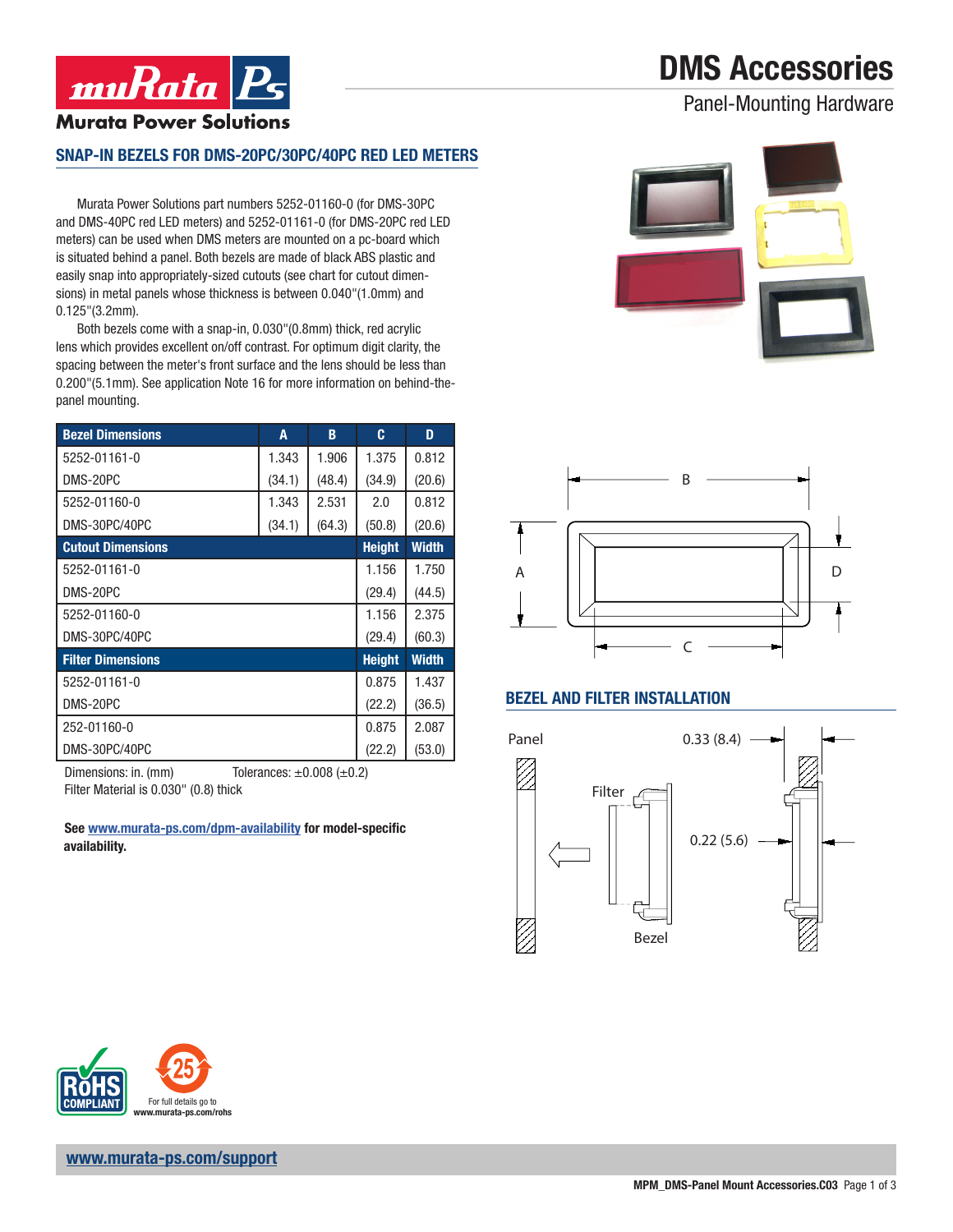## muRata Rs Murata Power Solutions

DMS Accessories

Panel-Mounting Hardware

#### RETAINING CLIPS FOR DMS-20 AND DMS-30/40

Part numbers 5252-01126-0 (for all DMS-30/40 meters) and 5252- 01127-0 (for all DMS-20 meters) metal retaining clips can be used as spares for damaged or lost clips and for securing blank cases to panels.

| <b>Clip Dimensions</b> | A      | B      |
|------------------------|--------|--------|
| 5252-01127-0           | 1.71   | 1.21   |
| l DMS-20PC             | (43.4) | (30.7) |
| 5252-01126-0           | 2.50   | 1.25   |
| DMS-30PC/40PC          | (63.5) | (31.8) |

Dimensions: in. (mm)  $\qquad \qquad$  Tolerances:  $\pm 0.02$  ( $\pm 0.5$ )



#### RED CASES FOR DMS-20PC/30PC/40PC APPLICATIONS

Murata Power Solutions part numbers 5252-01145-0 (DMS-30/40PC size) and 5252-01130-0 (DMS-20PC size) are the same red plastic cases used in DMS-30/40 and DMS-20PC red LED display meters. These "blank" cases can be utilized to cover unused cutouts in multiple-meter applications. They can also be used to achieve a uniform appearance in applications which combine a red LED DMS meter with a user-supplied red LED display. Both cases can be secured to the panel in the same manner as their meter counterparts, that is, with either 5252-01120-0 (for DMS-30/40's) and 5252-01127-0 (for DMS-20's) retaining clips, or with DMS-BZL1 (for DMS-30/40's) and DMS-BZL3 (for DMS-20's) bezel assemblies.

Both cases are made from 0.040"(1.0mm) thick red polycarbonate plastic and are supplied with a removable protective film on their front surface which reduces scratching during handling and installation.

| <b>Case Dimensions</b> | А      | В     | C.    | D      | Е      | F      |
|------------------------|--------|-------|-------|--------|--------|--------|
| 5252-01130-0           | 0.475  | 0.040 | 0.025 | 0.800  | 0.880  | 1.380  |
| DMS-20PC               | (12.1) | (1.0) | (0.6) | (20.3) | (22.4) | (35.1) |
| 5252-01145-0           | 0.560  | 0.040 | 0.030 | 0.850  | 0.925  | 2.165  |
| IDMS-30PC/40PC         | (14.1) | (1.0) | (0.8) | (21.6) | (23.5) | (55.0) |

Dimensions: in. (mm)  $\qquad \qquad$  Tolerances:  $\pm 0.008$  ( $\pm 0.2$ )



Panel Cutouts: See the Mechanical Specifications section of the DMS-20PC or DMS-30PC Series product data sheets for detailed panel cutout and panel mounting dimensions.